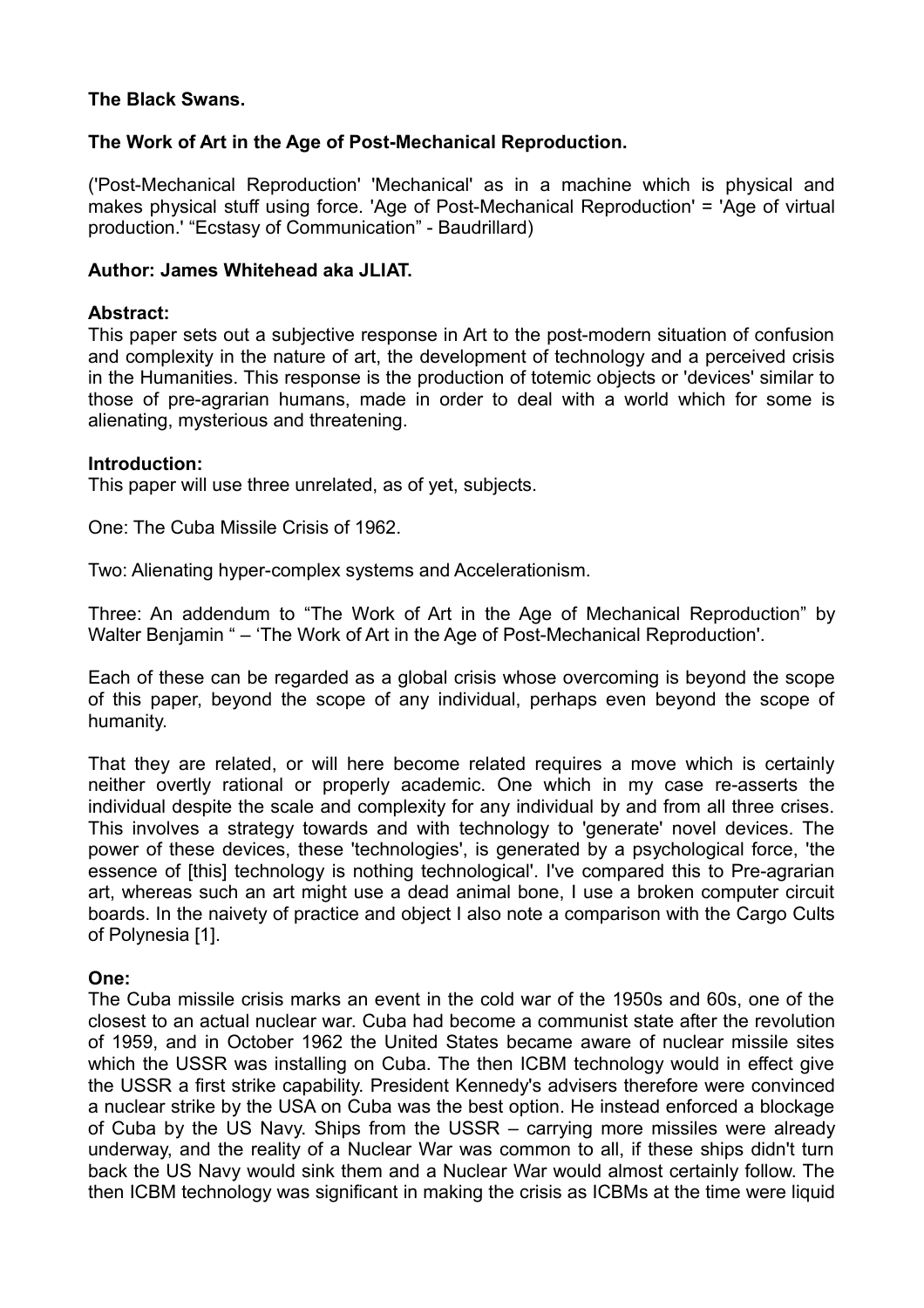fuelled and took around 15 minutes to prepare, missiles fired from Cuba could effectively destroy U.S. missiles before launching was possible[2]. In 1962 I was eleven, living with my mother and grandfather in Birmingham. My grandfather, who had fought in the Great War was very interested in politics, I remember the T.V. broadcasts from the USSR each Mayday, long columns of soldiers and more worrying for a young boy, missiles, at which my grandfather would point and say, "you see these, they are pointed at us!" So though only 11 I was still very aware of the then current situation. In late October I watched the skies in fear. I had from library books seen diagrams of nuclear weapons, I was very afraid, perhaps traumatised, a feeling of helplessness caught in this showdown between superpowers. I sketched imaginary devices for cutting up nuclear weapons before they could detonate, I imagined and made models, one of these had the head of a swan, it was the Swan Device. These devices were obviously not practical, rather like the aircraft and control towers made of palm trees by tribes in Polynesia they were neither Art or Technologies, but in some way strange totemic devices.... I want you to hold this 'nature' of such devices rather than dismiss them as silly childish toys or products of 'primitive' and ignorant minds. The boy had to deal with something he could have no power over and not fully understand, the creators of Cargo cult 'devices' were in a strange way in a similar position, they witnessed the arrival and departure of advanced western technologies and commodities during the War in the Pacific in WW2 and constructed unreal effigies in the hope of returning the good fortune they brought.

### **Two:**

SPIEGEL: And what takes the place of philosophy now?

HEIDEGGER: Cybernetics[3].

Heidegger predicted the end of philosophy with the advent of computer technology. It would be wrong to say he was averse to technology, more that he saw it as (another) crisis or challenge.

Contemporary philosophy however is anything but over, though can be seen as being in crisis, a crisis of 'meaning'. We have competing philosophies of the likes of Badiou, Laurelle, Deleuze... and the more recent Speculative turn. It is marked by dense exercises in metaphysics or analysis within which factions fail to agree. The texts open themselves to multiple interpretations, from considerations of brilliant insights but for others that they are nonsensical rubbish. Particular attention to some of these excesses has been drawn by Alan Sokal and Jean Bricmont...

"that famous intellectuals such as Lacan, Kristeva, Irigary, Baudrillard, and Deleuze have repeatedly abused scientific concepts and terminology..."[4].

for instance quoting Lacan

"Thus the erectile organ...is equivalent to the square root of -1[5]."

Or as Ray Brassier has said of more contemporary philosophy,

"The 'speculative realist movement' exists only in the imaginations of a group of bloggers promoting an agenda for which I have no sympathy whatsoever: actor-network theory spiced with pan-psychist metaphysics and morsels of process philosophy. I don't believe the internet is an appropriate medium for serious philosophical debate; nor do I believe it is acceptable to try to concoct a philosophical movement online by using blogs to exploit the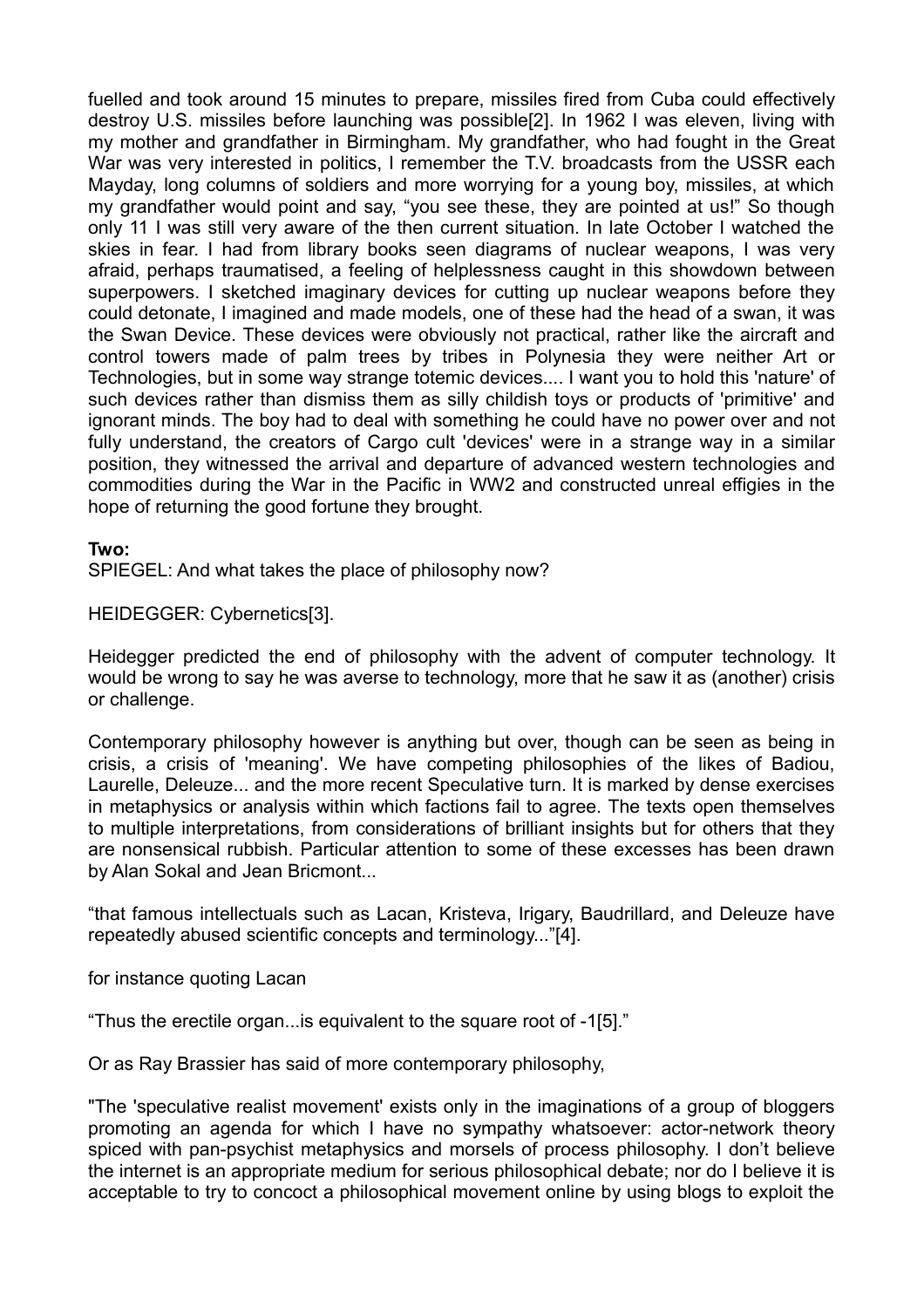misguided enthusiasm of impressionable graduate students. I agree with Deleuze's remark that ultimately the most basic task of philosophy is to impede stupidity, so I see little philosophical merit in a 'movement' whose most signal achievement thus far is to have generated an online orgy of stupidity[6]."

His main target has been Graham Harman and his fellow Object Orientated Ontologist Tim Morton. My point here though is not to dam contemporary theory, but indicate its complexity and hence confusions and interpretations within it. For Morton, despite some 'remarkable' ideas regarding physics, he addresses another contemporary crisis. Global Warming or Climate change. And one would suppose a consensus here, or if not a disagreement drawn from scientific evidence. But this is obviously not the case, it is the site of a political lack of consensus.

If all this seems to be getting us nowhere or confused as to what to do, Accelerationism offers an answer. We accelerate the cause of the current problems, technology, to the end. It has two political 'flavours', Right and Left. For the Right technology produces via capitalism The Singularity of an artificial super intelligence with the ability to solve and resolve the current crises. Nick Land, a founder of The Cybernetic Culture Research Unit is a proponent of Right Accelerationism. And he is significant as being a tutor at Warwick of many now involved with Speculative Realism and even those exponents of Left Accelerationism, Land was influential in the arts, associated with personae such as Jake and Dinos Chapman, mixing cybernetics with art and occultism. Land is now linked with Dark Enlightenment, and Neo-Reactionism (NRx) anti democratic and extreme right-wing movements. Paul Mason in 'Post Capitalism: A Guide to our Future' sees a solution to the current political, economic and environmental problems via a Marxism which employs technology. Both left and right are reactions to the perceived failure of neo-liberalism yet like technology itself are products of it.

Space and my limited individual capability precludes detailing the complexity of modern physics, biology, neurobiology, computer technologies and mathematics. Whatever they produce, they all do produce a feeling of personal alienation.

What of art? Again there is a clear right/left divide. The super-collectors such as Saatchi, and an art industry focused on the gallery system and auction houses contrasted with politically active movements in Art of the Left, in the UK typified by Art Monthly.

But as much as this is seemingly bifurcated and confused so is the nature and legitimation of Art itself. To the left the art work disappears in favour of collective activism and is validated by the social results of such confrontations. On the right, money!

Quote Damien Hirst 1990.

"I can't wait to get into a position to make really bad art and get away with it" [7].

Damien Hirst's 'Treasures from the Wreck of the Unbelievable' of 2017 consists of 190 works across 54,000 square feet of gallery spaces in Venice. Galleries owned by François Pinault, amongst other holdings owner of Christie's Auction House and is estimated to be worth 13.7 billion dollars as of 2015.

The artworks of 'The Treasures' were produced *for* Hirst at Hirst's personal expense, at a cost of between 50 and 100 million UK pounds to manufacture.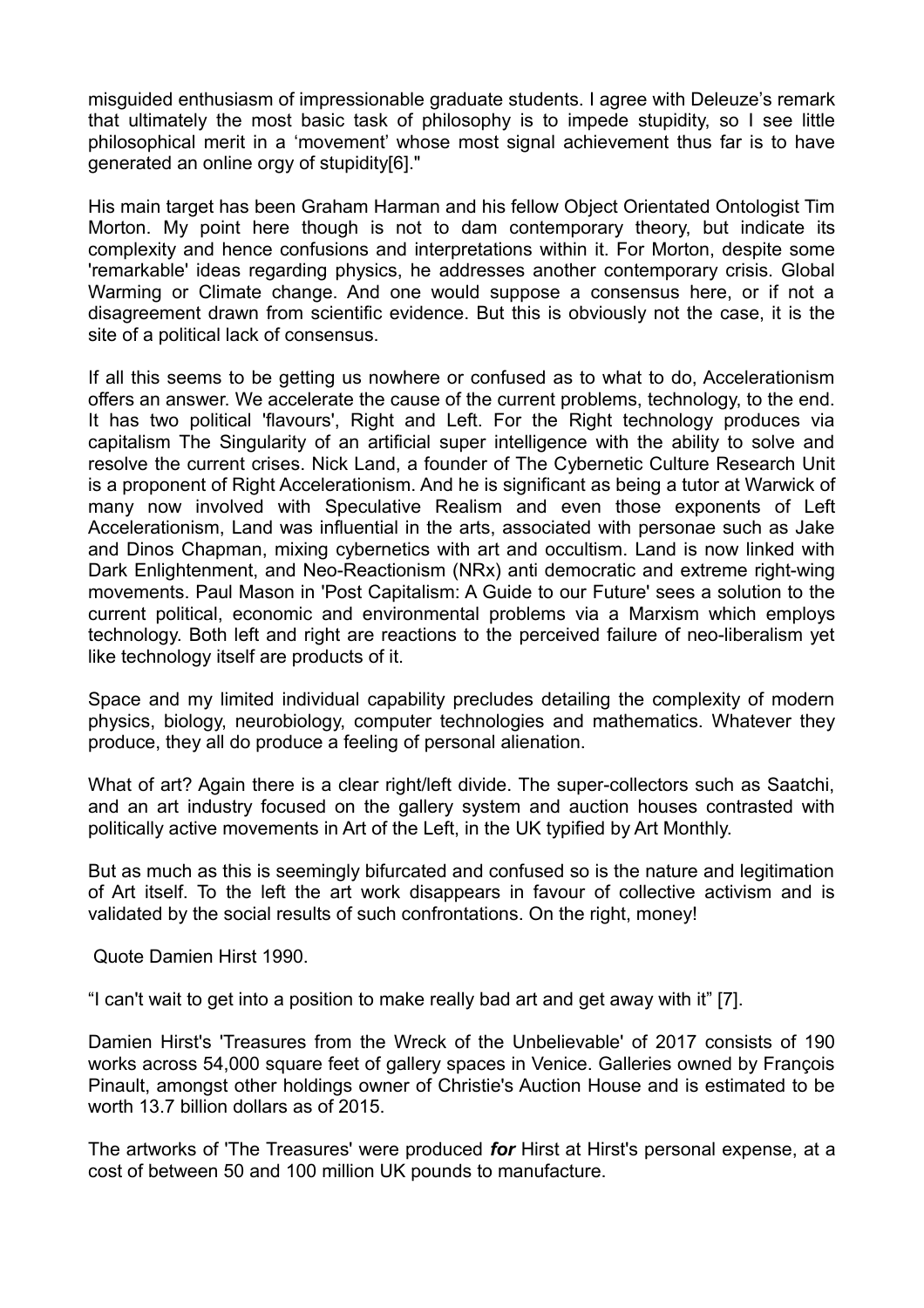Whatever else art has become 'technological' in the complexity of its social, political, economic, philosophical structures and networks. It too brings therefore an alienation [8] for any individual. The individual is now part of a network[9], group or industry. Culture is now an industry.

## **Three:**

Art in its broadest sense was defined by Walter Benjamin as being once that of objects which had traditional and ritualistic values. Places of worship, architecture, painting, sculpture, drama, literature, music and performance were cultural 'spaces' in which individuals could interact, communicate, learn, entertain and be entertained. Within this framework individual works of art were unique productions. Art in the Pre-Industrial age consisted of singular objects, a statue, painting or building. It gained an Aura which was its validation by and from the society in which it was located. For Benjamin Art had no intrinsic Aura, Art's Aura was given to it by the bourgeoisie, or proletariat or by an authority, civil, religious, institutional or capital. It is a consequence of the Aura, no matter its source, that the powerful would collect and associate themselves with such art once societies developed strata and simple economics. The 'powerful' would collect artworks, commission art, musical compositions, and latter endow institutions. Benjamin's argument is that with mechanical reproduction of the industrial age the 'original' was no longer needed once the quality of production was such that difference from an original could become trivial or non existent. In the post-industrial age digital reproduction is 'perfect'.

In the post-modern, post-industrial age of digital reproduction and creation art or culture for the majority is neither the elite of High Art or the political activism of the left. Art today in the broadest sense as a communal activity exists as perfectly reproducible and transmittable digital data. As music, drama, the movies, also as news, and especially sport, as video games, and as the internet and social media. This is the cultural input for the many.

And Social Media in particular is significantly different to all past cultural activity because it has all the sociality of these other mass forms of art/entertainment but with no external content. There is no external 'origin' or originator. Social Media has no external content as its focus, it is just social interaction without any object. It mediates individual directly with individual without anything other. The only requirements for its engagement therefore is to be an individual who uses it. It is Baudrillard's "Ecstasy of Communication".

In social media reproduction of art has become redundant, and in the post-industrial digital age reproduction of art has become perfect, and creation and creativity facilitated for all by software and hardware. Art is the product of an industry, it is no longer an individual activity. And because of this no longer are art galleries or institutions validated by their collections of individuals work, their collections are validated by the institution, by the industry. Institutions such as The Louvre or National Gallery gained status because of their contents of 'great' works of individual Artists. With the industrialization of art now an artist gains his or her status by virtue of the galleries they are exhibited in. The artist can no longer decide to be an artist, this decision is made by 'the industry' of galleries, curators, collectors etc. Mass society can no longer provide the artist with any criteria because it has established itself as self-sufficient and in no *need* of art. The audiences can and do amuse themselves. And for any artist to be accepted as an artist it is for the system to decide. Such an individual is subsumed into the system or is alienated from it.

## **A Strategy:**

A strategy for how an individual can produce art, an art fundamentally different from the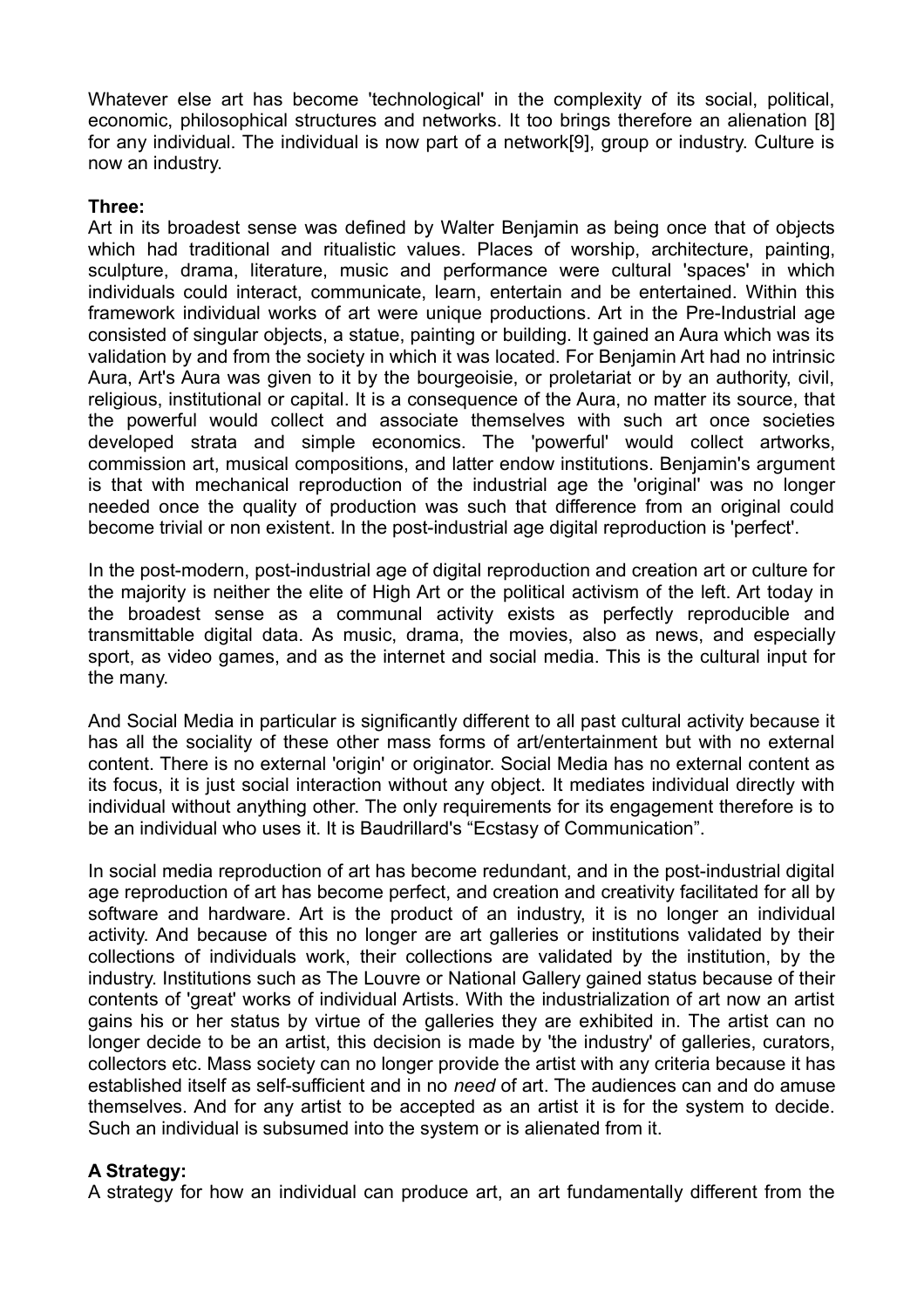contemporary technological system has recourse to the production of art not just prior to industrialization but prior to the development of agriculture. With agriculture came communities of cities and nations, class structures, commerce, specialization in craft and technology. For Benjamin here the societies created Art and art's Aura. Yet art existed before agriculture, in pre-agrarian cultures individuals made objects we now consider as art. For example the "Venus of Tan-Tan", Venus of Willendorf the Swimming Reindeer. And some of these works such as the Lion-man figurine date to some 40,000 years ago, 28,000 years before the beginnings of agriculture.

Pre-agrarian art had an essential quality which an individual now, as attempting to be an artist and make art works, can also utilize. In Pre-agrarian art the object's Aura was significant to its maker, and primarily significant. Such cultures, if they can even be called that, lacked even the rudimentary structures of agrarian societies in which sophisticated communities developed. Pre-agrarian artworks could be 'secret', were in effect secret without the need of communication and audiences. They could never be known, shared or communicated with more than a handful of others. The significance of these works or in Benjamin's term their Aura could not be social as they exited and were created for many millennia before societies existed.

The resource the individual today has is simply a need or desire to make a work, a thing, an object, despite an alienated world around them. We can only speculate of how these pre-agrarian objects gained a value. But as someone now who simply feels the need to make 'special' objects, the need is sufficient and provides the value. And I think this need is no different from the totemic or fetish quality of so called primitive art. We may ourselves had this experience of the totemic object, or many of us have, as children in our interaction with 'special' toys. Such an interaction is not primarily religious, it lacks the sophistication for any religiosity. The experiences of such objects are difficult to describe because they occur even before we acquire a language sophisticated enough to signify them. The possibility of these objects opens the possibility of an individual making, for what ever else it could be called, an art object.

The Black Swans are examples of such objects. Their creation derives from remembering a personal psychological experience of an historically profound event. In 1962 my swan device was not 'real'. The object, or 'device' then as now is totemic or fetishistic.

The current devices do function, not only as objects but devices for the location, storage, performance of soundworks. But these are also not 'Real'. They use comparatively simple computer programs to 'simulate' modern music, to produce a cargo cult un-real 'replica' of avant garde music. Cargo cult because of the simplistic algorithms which are nothing like the sophisticated structures of serial music. And they are manufactured from the dead waste of contemporary technology...

## **Post Script:**

"Because the essence of technology is nothing technological, essential reflection upon technology and decisive confrontation with it must happen in a realm that is, on the one hand, akin to the essence of technology and, on the other, fundamentally different from it. Such a realm is art[10]." - Heidegger.

<https://www.youtube.com/watch?v=YZ608OQdHOk>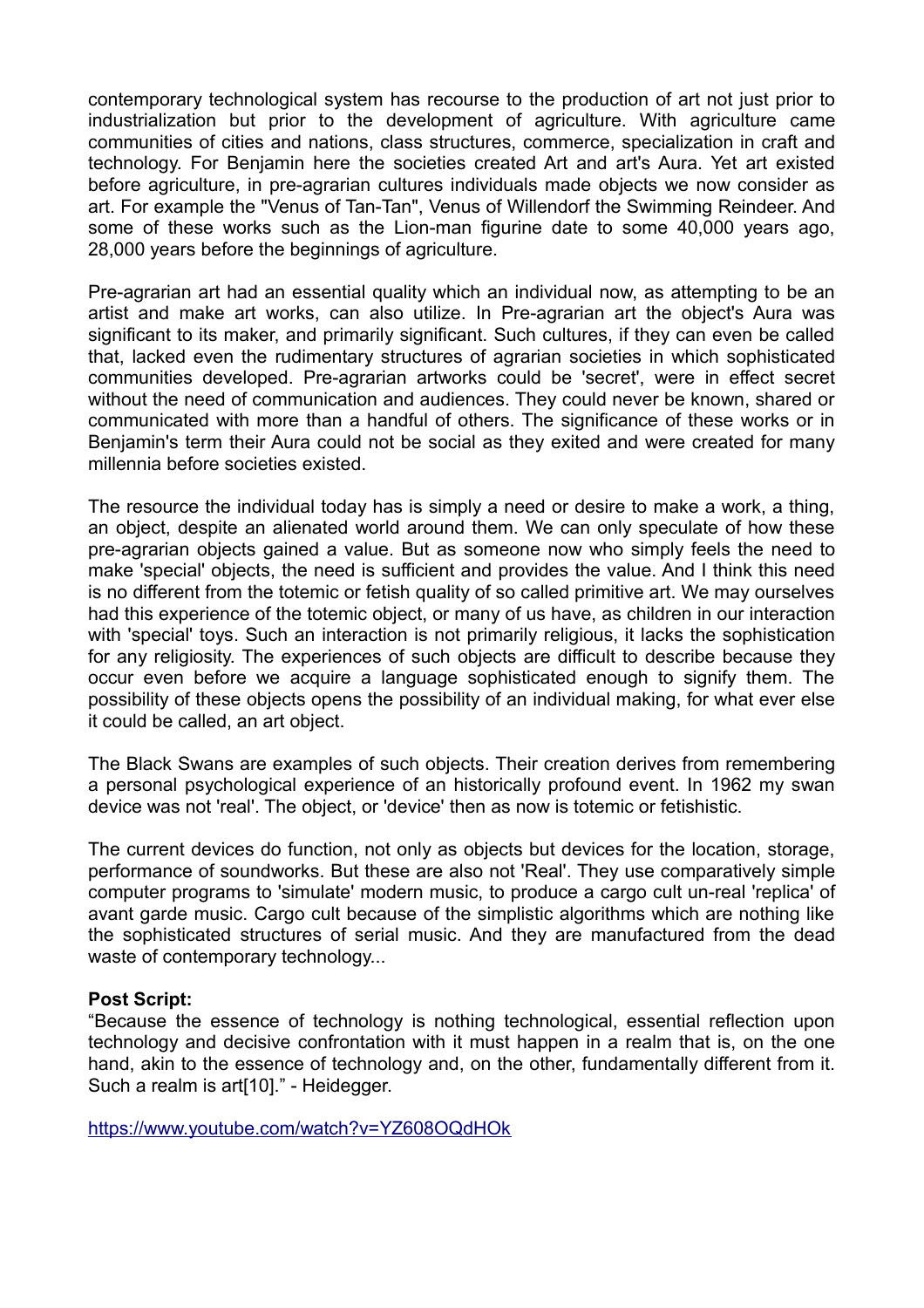## **Notes:**

[1] "A cargo cult is a millenarian movement first described in Melanesia which encompasses a range of practices and occurs in the wake of contact with more technologically advanced societies. The name derives from the belief which began among Melanesians in the late 19th and early 20th century that various ritualistic acts such as the building of an airplane runway will result in the appearance of material wealth, particularly highly desirable Western goods (i.e., "cargo"), via Western airplanes. Cargo cults often develop during a combination of crises. Under conditions of social stress, such a movement may form under the leadership of a charismatic figure. This leader may have a "vision" (or "myth-dream") of the future, often linked to an ancestral efficacy ("mana") thought to be recoverable by a return to traditional morality. This leader may characterize the present state as a dismantling of the old social order, meaning that social hierarchy and ego boundaries have been broken down." –Wikipedia

[2] The mainstay of the USA's ICBMs at the time was the Atlas missile developed under the direction of John Von Neumann who amongst many other things was responsible for the design of the principle computer architecture still in use today.

[3] Interview given in 1966. Quoted in Frank J. Tipler. The Physics of Immortality (London: Macmillan, 1994) p.86.

[4] Sokal, Alan & Bricmont, Jean, Fashionable Nonsense x.

[5] Ibid. p.86

[6] Ray Brassier interviewed by Marcin Rychter "I am a nihilist because I still believe in truth", Kronos, March 4, 2011.

[7] Julian Stallabrass, High Art Lite: British Art in the 1990s, p.31.

[8] Ray Brassier has picked up many strands of alienation – see [https://monoskop.org/images/2/24/Brassier\\_Ray\\_Alien\\_Theory\\_The\\_Decline\\_of\\_Materiali](https://monoskop.org/images/2/24/Brassier_Ray_Alien_Theory_The_Decline_of_Materialism_in_the_Name_of_Matter.pdf) sm in the Name of Matter.pdf and elsewhere [https://contingentpower.net/tags/ray](https://contingentpower.net/tags/ray-brassier)[brassier.](https://contingentpower.net/tags/ray-brassier) And an accompanying nihilism in which he equates philosophy to extinction. See Nihil Unbound pp.238-239. His trope is extinction, part perhaps of a leftish Accelerationism.

[9] Networks are an obvious contemporary feature, ones which become for many their environment for work and leisure. There are sociological models such as ANT. Key to a network is connectivity and opposed to individuality. A mesh network (the internet) is non hierarchical & so rhyizomic. "The multiple must be made... subtract the unique from the multiplicity to be constituted... A system of this kind could be called a rhizome." Gilles Deleuze and Félix Guattari 'Capitalism and Schizophrenia' p.6.

[10] Martin Heidegger Ibid. pp. 237,238